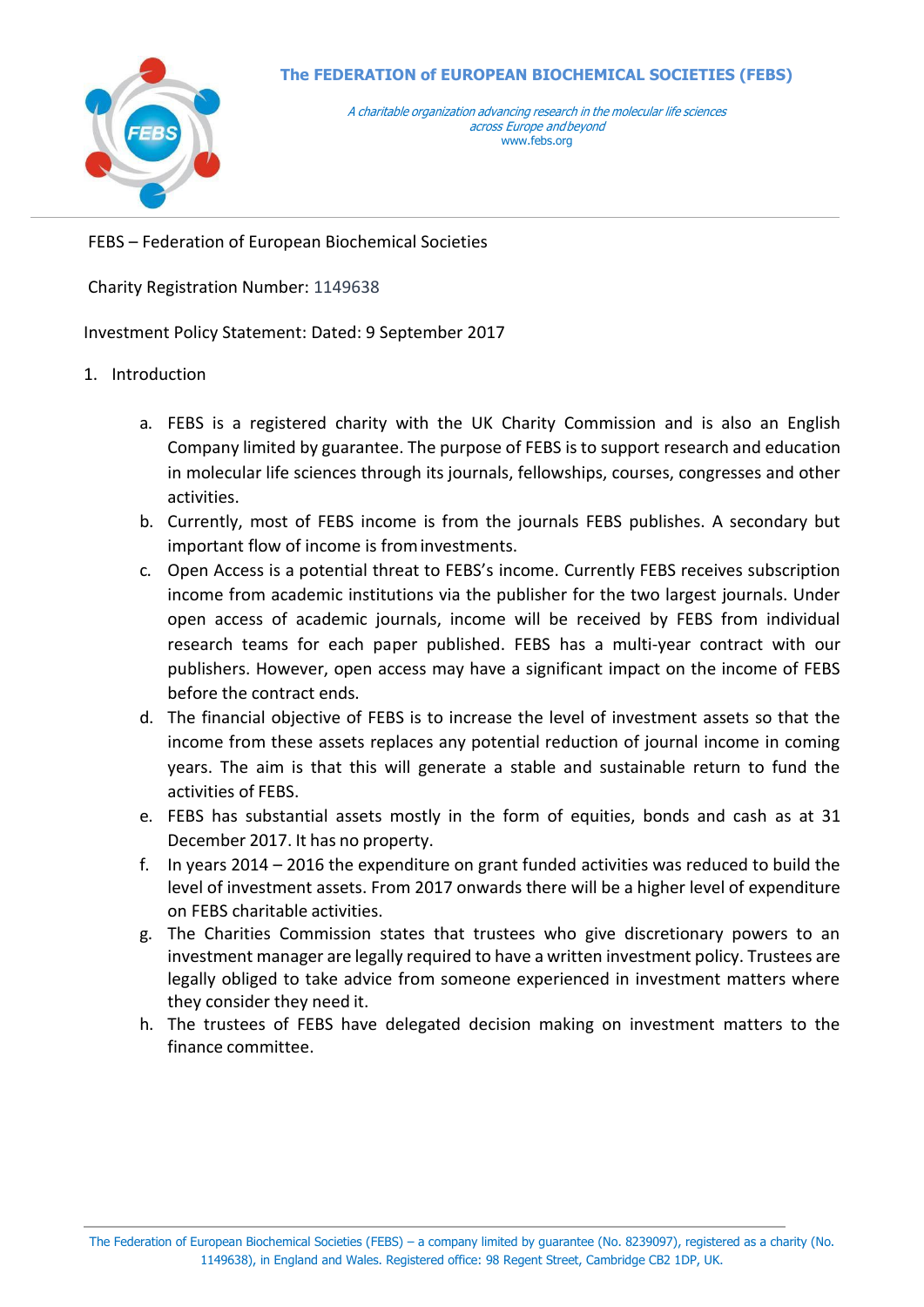

A charitable organization advancing research in the molecular life sciences across Europe andbeyond [www.febs.org](http://www.febs.org/)

- 2. Investment Objectives
	- a. FEBS seeks to produce the best financial return within an acceptable level of risk.
	- b. The investments are to enable FEBS to fund its activities in the long-term. The returns on investment are to provide funding of charitable activities and to increase the size of the investment fund in the next  $7 - 8$  years. The aim is to increase the size of the investment fund to provide higher income in the future to offset any potential reduction in income from royalties.
	- c. The investment objective is to generate a return of HICP plus 3.5%, over the long term, after expenses. HICP the Harmonised Index of Consumer Prices isto be used as a measure. This should allow FEBS to at least maintain the real value of the assets, whilst funding annual expenditure over time.
	- d. FEBS has a target level of investment that will cover any shortfall from Publication's income.
	- e. .
	- f. .
	- g. FEBS uses a total return investment strategy.
	- h. The base currency of the portfolio is Euros. FEBS is registered as a UK charity and reports and complies with the law and guidelines of the UK.
- 3. Investments in molecular, pharmaceutical and biotechnology firms
	- a. While FEBS views favorably investments in Molecular, Pharmaceutical and Biotechnology, an allocation to these sectors in the portfolio should be in alignment with the return and risk objectives stated in the Investment guidelines and the sector model allocations of the investment managers. The investment manager retains discretion as to the level of investment of the portfolio in these sectors.
- 4. Risk
	- a. FEBS wishes to pursue an investment strategy with a medium level of risk.
	- b. FEBS uses the total-return investment model.
	- c. FEBS relies on the return on investments and journal income to fund its activities. The level of journal income may be threatened by open access of journals as noted in section 1.c.
	- d. Capital volatility can be tolerated if consistent withexpectations.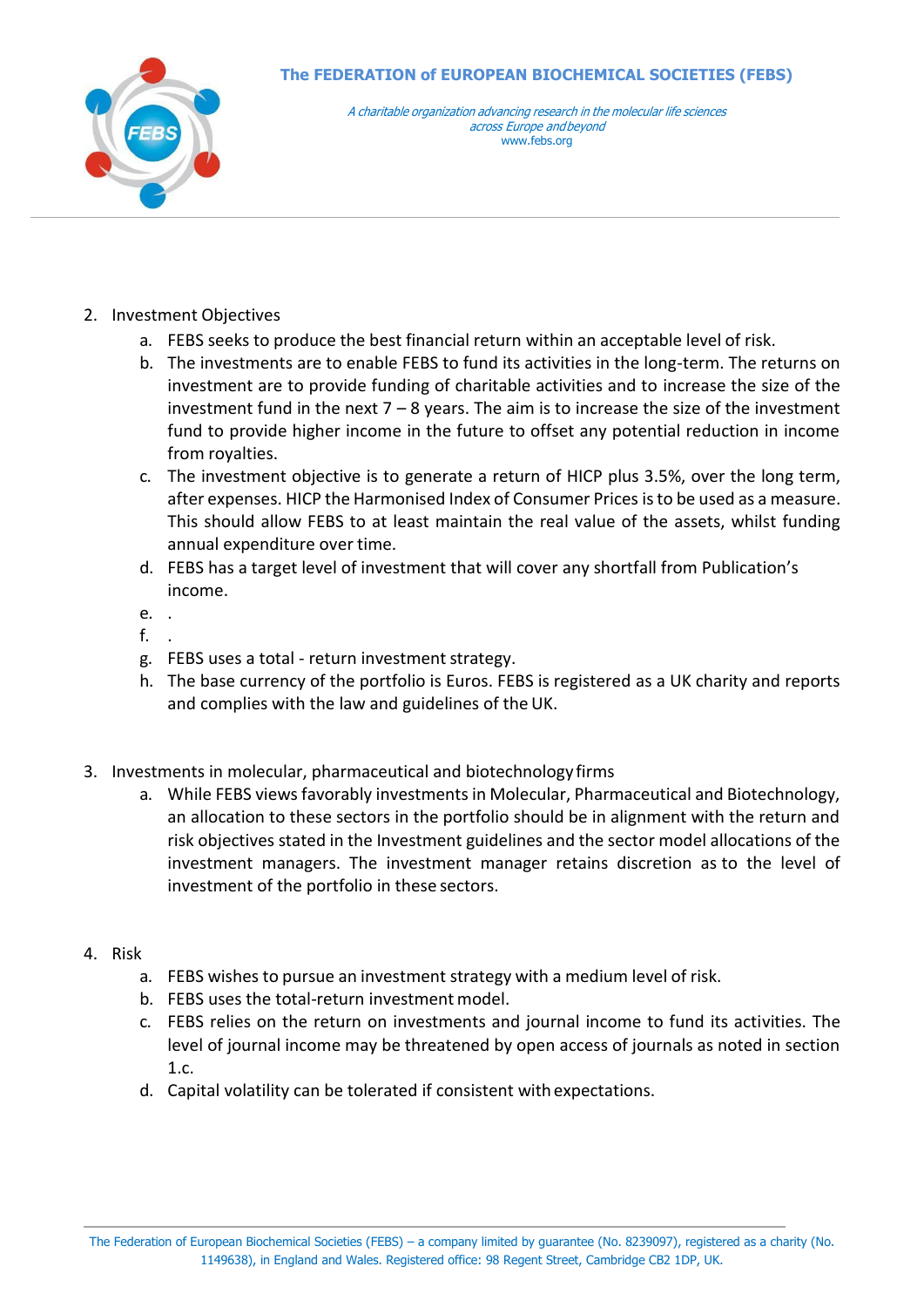

- e. Diversification of assets is required.
- f. Enough cash is to be held in Euros and GBP to service expenditure for at least 1 year and this will not be held in the portfolio.
- g. A minimum A credit rating is to be held by deposit- taking institutions.
- h. A maximum of 10% of the value of the investment fund is to be held in cash, per institution.
- i. No non-investment grade bonds are to be held as part of the portfolio. The minimum average credit- rating for bond holdings in the portfolio is to beA.
- 5. Liquidity Requirements
	- a. FEBS plans to keep its expenditure at current levels plus inflation. This is to be funded mostly by income from FEBS publications, for the foreseeable future.
	- b. FEBS plans to hold one years' worth of expenditure in cash deposits. This is to remain separate from the long-term investments.
	- c. The investment managers are to advise the trustees as to the percentage level of funds to keep in investments that can be realised within threemonths.
- 6. Time Horizon
	- a. FEBS is expected to exist in perpetuity and investments should be managed to meet the investment objective and ensure this sustainability.
	- b. FEBS time horizon for its investment strategy is 5-7 years. During this time it is hoped there will be no withdrawals from the portfolio. Funds will be added to the portfolio over this period.
	- c. In the long-term forecast of 7 years, it is possible that the level of income from FEBS journals may reduce to one third of its current levels. Therefore income from the assets should be at a level that, with the reduced journal income, will allow the current active activities to continue.
- 7. Ethical Investment Policy

FEBS assets should be invested in line with its aims. The trustees do not wish to adopt an exclusionary policy, apart from the following:

- FEBS investments are not to be invested directly in an organisation where more than 10% of its revenue is from the sales of arms ortobacco.
- FEBS investments are not to be invested in Collective Funds where more than 10% of the Fund's holdings are invested in companies that derive more than 10% of their revenue from Tobacco and Armaments.
- FEBS has a preference not to invest in those organisations which are known to be in breach of international conventions (such as those published by the UN and UNHCR) on the exploitation of workers and children. FEBS will seek advice and clarification from the investment manager on this point.

The Federation of European Biochemical Societies (FEBS) – a company limited by guarantee (No. 8239097), registered as a charity (No. 1149638), in England and Wales. Registered office: 98 Regent Street, Cambridge CB2 1DP, UK.